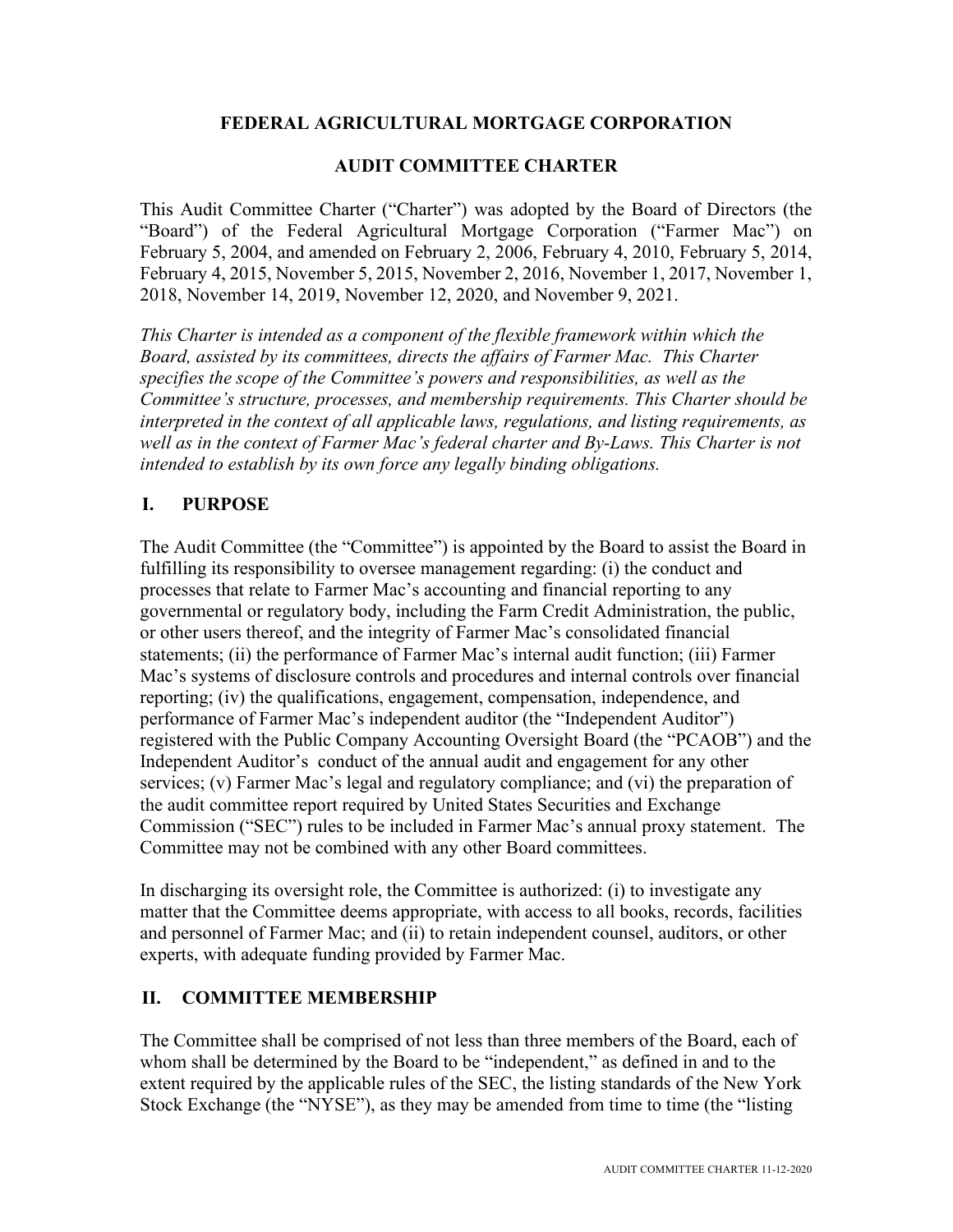standards"), and Farmer Mac's Corporate Governance Guidelines. In addition, each member of the Committee must be financially literate, as determined by the Board in accordance with the listing standards, and at least one member on the Committee shall be an "audit committee financial expert" as such term is defined under applicable SEC rules and the listing standards. No member of the Committee may serve on the audit committee of the boards of more than three public companies, including Farmer Mac, unless the Board has determined that such simultaneous service would not impair the ability of such member to effectively serve on the Committee. Such determination shall be disclosed in the annual proxy statement.

The members of the Committee shall be appointed by the Board and continue to be members until their successors are appointed or until their earlier resignation or removal. Any member of the Committee may be removed, with or without cause, by the Board at any time. The Board may appoint a Chair to convene and preside over all sessions of the Committee, set agendas for Committee meetings, determine the information needs of the Committee, and report Committee actions to the Board. The Chair of the Committee may not serve simultaneously as the Chair of the Board's Compensation Committee, Corporate Governance Committee, or Enterprise Risk Committee. If the Board fails to appoint a Chair, the members of the Committee shall elect a Chair by majority vote to serve at the pleasure of the majority. The Chair of the Committee shall establish such rules for the Committee and its members as may from time to time be necessary and proper for the conduct of the Committee's business in conformity with applicable laws, rules, and regulations.

# **III. COMMITTEE MEETINGS**

The Committee shall have a minimum of four regular meetings per year, or more frequently as circumstances dictate. Meetings of the Committee may be held by telephone or by any other means of communication by which all such members participating in the meeting are able to speak to one another. A majority of the members of the Committee shall constitute a quorum sufficient for the taking of any action by the Committee. Any action required or permitted to be taken by the Committee at a meeting can be taken without a meeting, if a consent in writing, setting forth the actions so taken, is later signed by a majority of the members of the Committee. Such consent shall have the same effect as a majority vote of the Committee. Written notice of any action taken pursuant to written consent by a majority of the members of the Committee shall, within ten (10) days of such action, be given to all members of the Committee not consenting to the action.

The Committee may, at its discretion, include in its meetings (or portions thereof) members of Farmer Mac's management and any other person whose presence the Committee believes to be necessary or appropriate. The Committee shall report regularly to the Board about its activities and shall make recommendations to the Board as appropriate. The Committee shall cause the Secretary to the Committee to maintain minutes of the Committee's meetings. These meeting minutes shall at a minimum record attendance, the agenda (or equivalent list of issues under discussion), a summary of the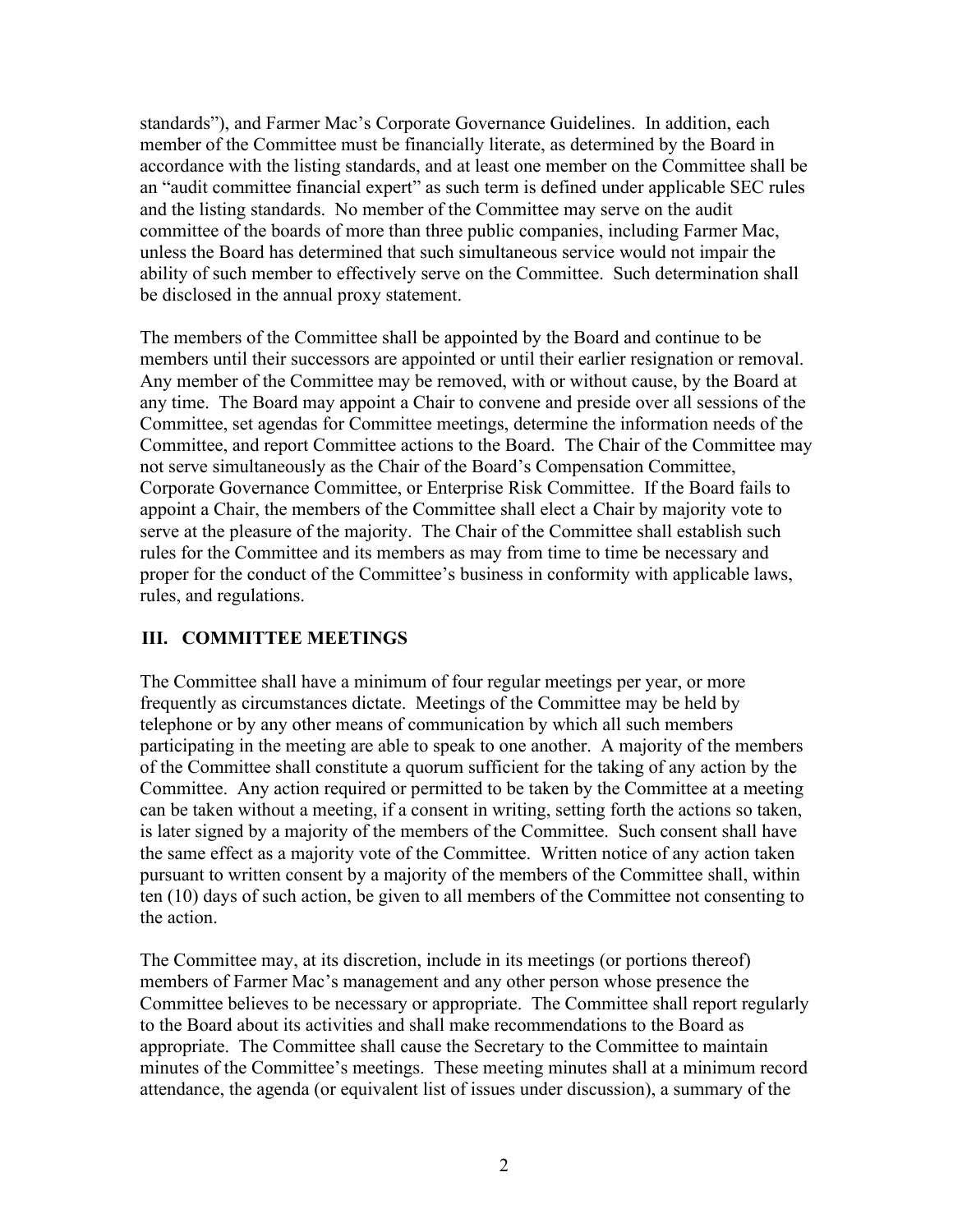relevant discussions held by the Committee during the meeting, and any resulting recommendations to the Board. The minutes of each meeting shall be reviewed and approved by the Committee. The Committee's meeting minutes shall be retained for a minimum of three years and shall be available to the entire Board and to the Office of Secondary Market Oversight.

# **IV. KEY RESPONSIBILITIES**

### *A. General*

While the Committee has the responsibilities and powers set forth in this Charter, it is not the duty of the Committee to plan or conduct audits or to determine that Farmer Mac's consolidated financial statements are complete and accurate, are in accordance with Generally Accepted Accounting Principles in the United States of America ("GAAP"), and fairly present the consolidated financial condition, results of operations, and cash flows of Farmer Mac. Management is responsible for the quality, accuracy, and integrity of Farmer Mac's accounting practices, financial statements and reporting, and system of internal controls. The Independent Auditor is responsible for performing an audit of Farmer Mac's financial statements, and expressing an opinion on whether Farmer Mac maintained effective internal controls over financial reporting. The Committee's function is one of oversight only and does not relieve management of its responsibilities to (a) make and keep books, records, and accounts, which, in reasonable detail, accurately and fairly reflect the transactions and dispositions of the assets of Farmer Mac, (b) devise and maintain an effective system of internal accounting controls, and (c) design and maintain effective disclosure controls and procedures and internal controls over financial reporting. The Committee recognizes that Farmer Mac's management and the Independent Auditor have more time, knowledge, and detailed information about Farmer Mac than do Committee members. Consequently, in carrying out its oversight responsibilities, the Committee is not providing any expert or special assurance as to Farmer Mac's consolidated financial statements or any professional certification as to the Independent Auditor's work. The Committee may form and delegate authority to one or more subcommittees as it deems appropriate from time to time under the circumstances (including a subcommittee consisting of a single member). Any decision of a subcommittee to pre-approve audit, review, attest, or non-audit services shall be presented to the full Committee at its next scheduled meeting.

#### *B. Oversight of Independent Auditor*

The Committee shall:

1. Have the sole authority and direct responsibility to retain (subject to ratification by the stockholders of Farmer Mac), evaluate, compensate, and oversee the work of the Independent Auditor that is engaged for the purpose of preparing or issuing an audit report or performing other audit, review, or attest services for Farmer Mac and, where appropriate, dismiss the Independent Auditor; and resolve any disagreements between management and the Independent Auditor regarding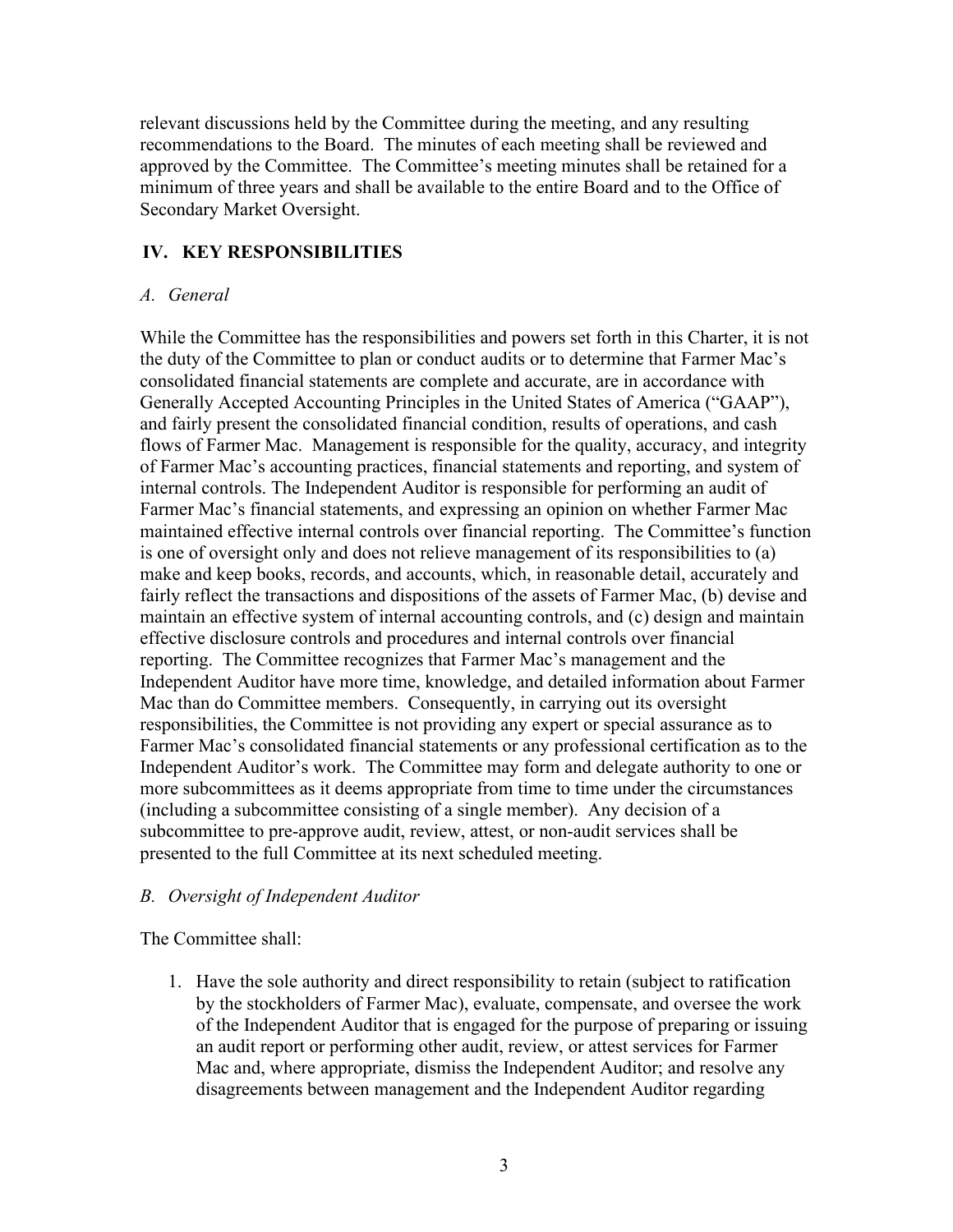financial reporting. The Independent Auditor shall report directly to the Committee.

- 2. Review and discuss (a) the Independent Auditor's engagement letter, along with the proposed fees to be paid to the Independent Auditor, both of which the Committee shall approve, (b) the Independent Auditor's responsibility under generally accepted auditing standards and the responsibility of management in the auditing process, (c) the overall audit strategy, (d) the scope and timing of the annual audit, (e) any significant risks identified during the Independent Auditor's risk assessment procedures, and (f) when completed, the results, including significant findings, of the annual audit.
- 3. At least annually, evaluate and discuss the qualifications, performance, and independence of the Independent Auditor (including through the receipt of periodic reports from the Independent Auditor regarding the Independent Auditor's independence and discussion of such reports with the Independent Auditor) and, if so determined by the Committee, recommend that the Board take appropriate action to satisfy itself of the independence of the Independent Auditor. The Committee's evaluation shall also include an evaluation of the lead audit partner, and the Committee shall assure the regular rotation of the lead audit partner as required by law.
- 4. Review with the Independent Auditor and the Director of Internal Audit the coordination of audit efforts to assure completeness of coverage, reduction of redundant efforts, and the effective use of audit resources.
- 5. Consider and pre-approve, as appropriate and pursuant to the Committee's preapproval policy, all audit and non-audit services, including review, attest, and permissible non-audit services (including any permissible internal control-related services) provided by the Independent Auditor, and ensure that approvals are disclosed as appropriate in Farmer Mac's periodic public filings.
- 6. At least annually, obtain and review a report by the Independent Auditor describing: (a) the Independent Auditor's internal quality-control procedures, (b) any material issues raised by the most recent internal quality-control review, peer review, or PCAOB review or inspection of the Independent Auditor, or by any inquiry or investigation by governmental or professional authorities, within the preceding five years, regarding one or more independent audits carried out by the Independent Auditor, and any steps taken to deal with any such issues, and (c) all relationships between the Independent Auditor and Farmer Mac.
- 7. Review and discuss with the Independent Auditor the matters required to be discussed with the Independent Auditor by (a) PCAOB Auditing Standard No. 1301, including, without limitation, the overall audit strategy and the results of the audit, and (b) PCAOB Auditing Standard No. 4105, including the review of the interim financial information of Farmer Mac and any material modifications that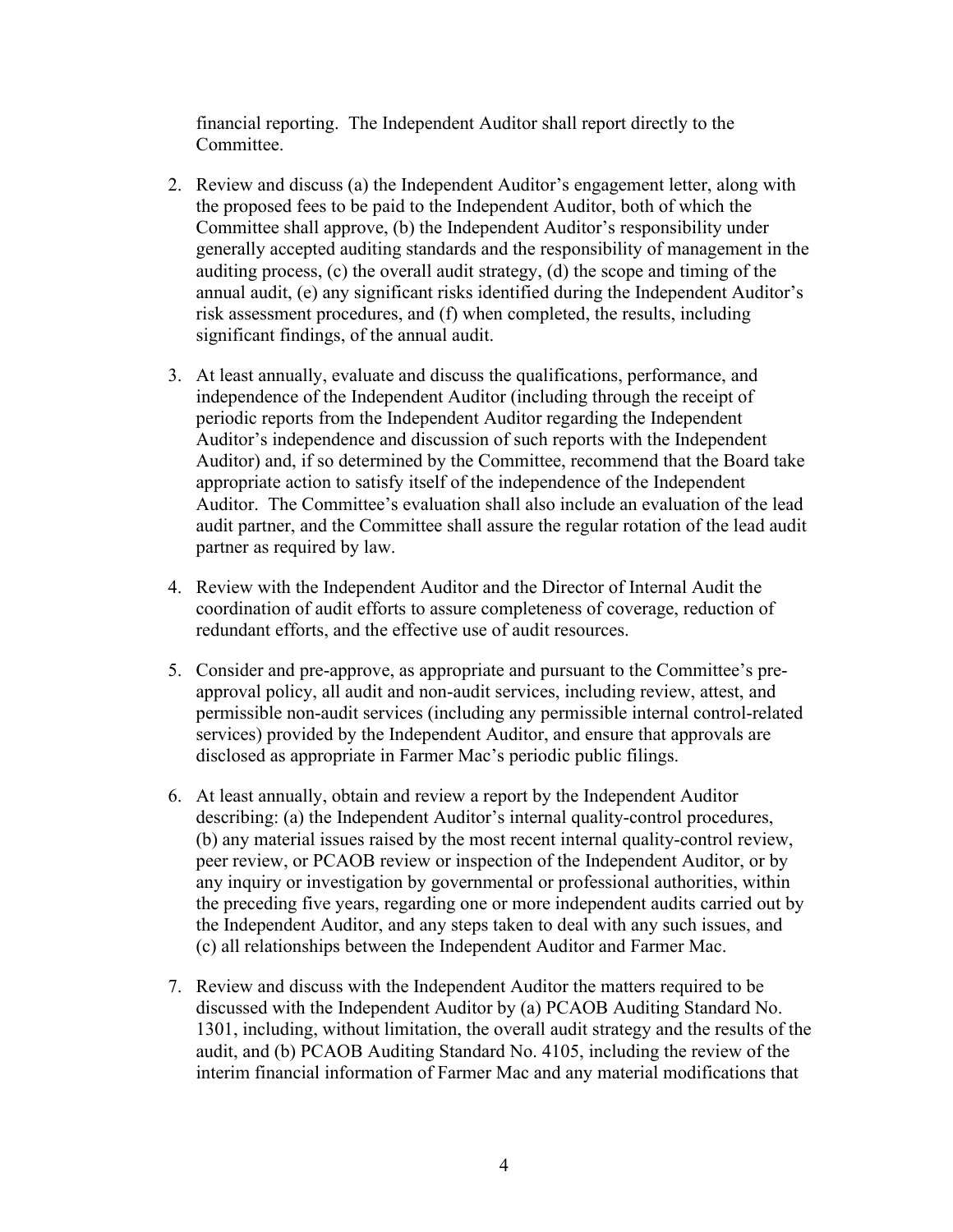need to be made to the interim financial information for it to conform with GAAP.

- 8. Review and discuss with the Independent Auditor and Farmer Mac's management (a) any audit problems or difficulties the Independent Auditor may have encountered, (b) any significant disagreements with management, and (c) management's response to these problems, difficulties, or disagreements, including management's response to any management letter provided by the Independent Auditor. Such review and discussion should include, without limitation:
	- i. Any difficulties encountered in the course of the audit work, including any restrictions on the scope of activities or access to required information.
	- ii. Any changes required in the planned scope of the audit.
	- iii. The responsibilities and budget for the audit.
- 9. Set clear hiring policies for employees or former employees of the Independent Auditor.

### *C. Financial Reporting and Internal Controls over Financial Reporting*

The Committee shall:

1. Review with Farmer Mac's management and the Independent Auditor Farmer Mac's annual and quarterly reports to be filed with the SEC prior to their public release, including (a) analyses of any critical audit matters identified by the Independent Auditor with respect to Farmer Mac's annual report on Form 10-K and the Independent Auditor's judgment as to the quality of Farmer Mac's critical accounting policies, applied in conjunction with the preparation of the financial statements, (b) major issues regarding accounting and auditing principles and practices and financial statement presentation, including any significant changes in Farmer Mac's selection or application of accounting principles, (c) any significant reporting issues and judgments made in connection with the preparation of Farmer Mac's consolidated financial statements, including the effects of alternative methods under GAAP, (d) the effect of regulatory and accounting initiatives and off-balance sheet structures on Farmer Mac's consolidated financial statements, (e) the adequacy and effectiveness of Farmer Mac's internal controls, including any significant deficiencies or material weaknesses in the design or operation of, and any material changes in, Farmer Mac's internal controls, (f) Farmer Mac's disclosures under "Management's Discussion and Analysis of Financial Condition and Results of Operations," (g) any certifications regarding Farmer Mac's consolidated financial statements or Farmer Mac's internal accounting and financial controls and procedures and disclosure controls or procedures filed with the SEC by Farmer Mac's senior executive and financial officers, and (h) the form of audit opinion to be issued by the Independent Auditor on Farmer Mac's audited consolidated financial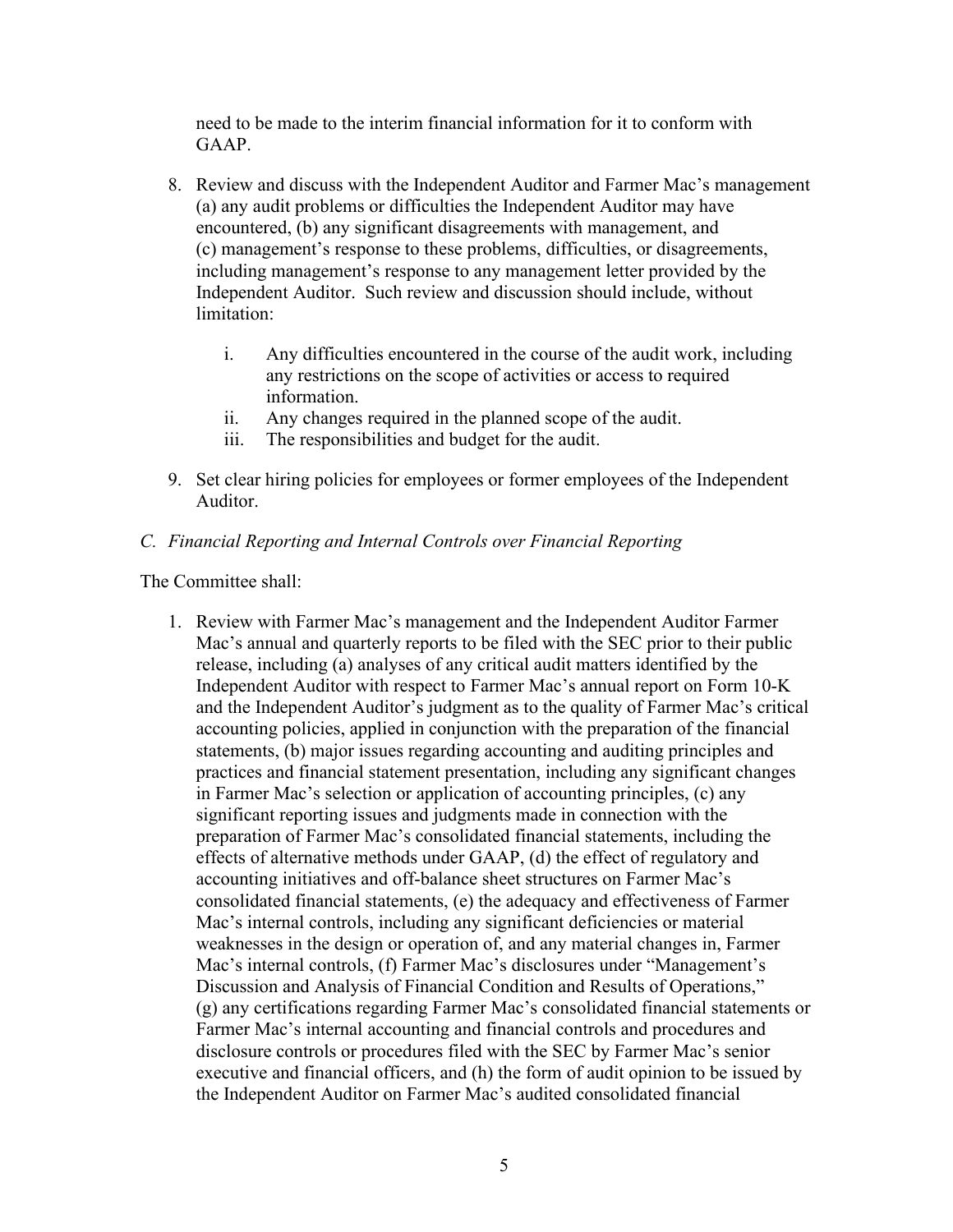statements. The Audit Committee must record in its minutes any agreement or disagreement with any of Farmer Mac's annual or quarterly reports to be filed with the SEC prior to its public release.

- 2. Review and discuss with management and the Independent Auditor (a) any critical audit matters identified by the Independent Auditor, (b) the selection, application, and effects of all critical accounting policies, estimates, and practices to be used by Farmer Mac and for the audit, (c) any significant changes in Farmer Mac's selection or application of accounting policies, (d) any alternative accounting treatments within GAAP for policies and practices related to material items that have been discussed with management, including the ramifications of the use of the alternative treatments and the treatment preferred by the Independent Auditor, (e) other material written communications between the Independent Auditor and management, such as any management letter or schedule of unadjusted differences, and (f) any accounting and financial reporting proposals that may have a significant impact on Farmer Mac's consolidated financial statements. The Audit Committee must record in its minutes any agreement or disagreement with any critical or significant accounting policy to be used by Farmer Mac.
- 3. (a) Receive from the Independent Auditor, prior to the Independent Auditor's report on the published consolidated financial statements, a special report which shall, among other things, point out and describe each material item affecting the consolidated financial statements of Farmer Mac which might in the opinion of the Independent Auditor receive, under GAAP, treatment varying from that proposed for such statements, (b) decide, in the Committee's discretion, upon the treatment to be accorded such items, (c) take such other action in respect of the special report as the Committee may deem appropriate, and (d) transmit to the Compensation Committee a copy of the special report, together with the Committee's decision.
- 4. Recommend to the Board whether Farmer Mac's annual report on Form 10-K to be filed with the SEC should include the audited consolidated financial statements and timely prepare for inclusion in Farmer Mac's annual proxy statement (a) the report required by the rules of the Securities and Exchange Commission and (b) a letter that describes the Committee's composition and responsibilities and how they were discharged.
- 5. Consider and review with management, including the Controller and/or the Chief Financial Officer, the Independent Auditor, and the Director of Internal Audit (a) any significant findings during the year, including the status of previous audit recommendations, (b) any accounting adjustments that were noted or proposed by the auditors but were "passed" (as immaterial or otherwise), (c) all significant consultations between the audit team and the audit firm's national office respecting auditing or accounting issues presented by the engagement, and (d) any "management" or "internal control" letter issued, or proposed to be issued, by the Independent Auditor to Farmer Mac. Review major changes to Farmer Mac's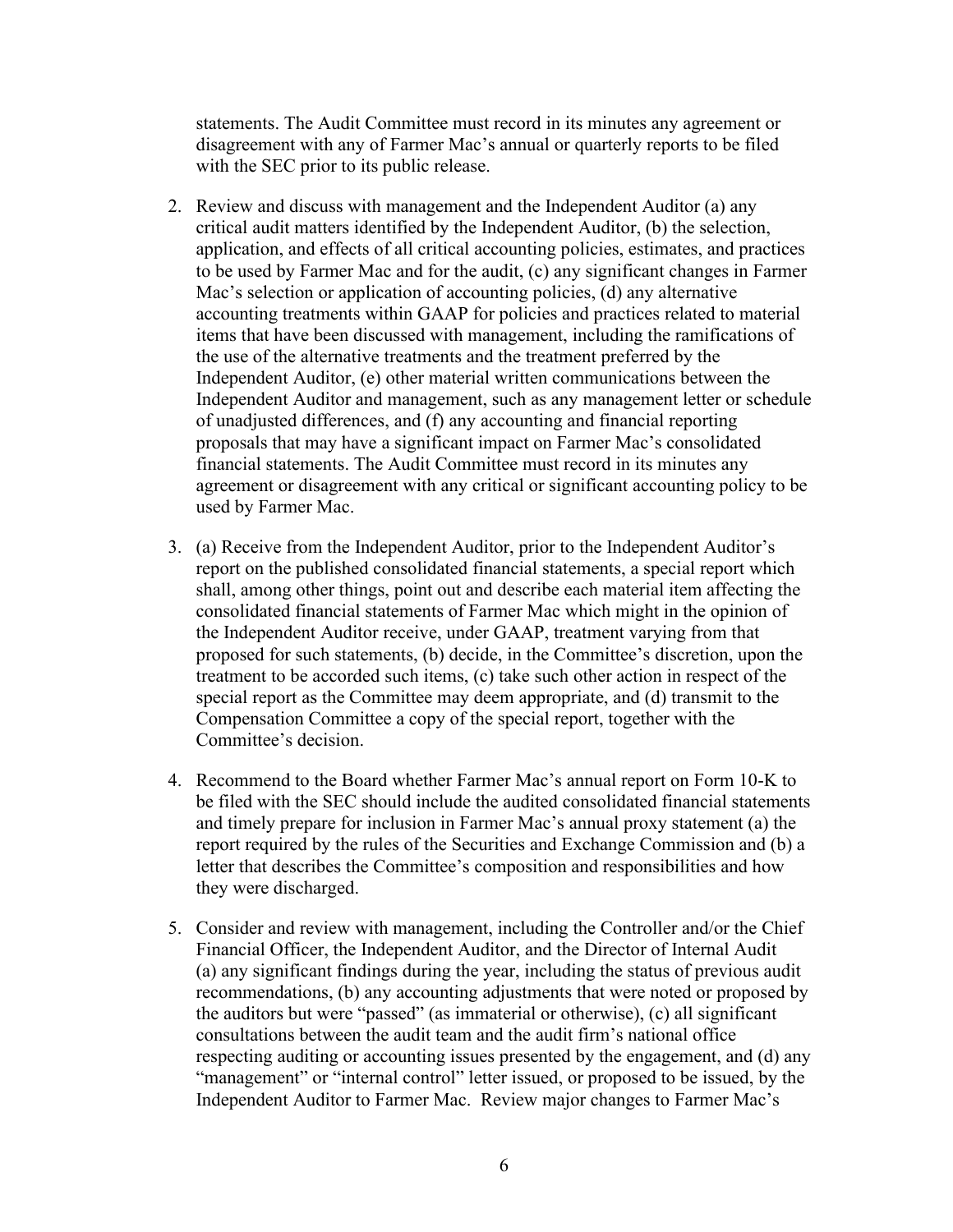auditing and accounting principles and practices as suggested by the Independent Auditor, Director of Internal Audit, or management.

6. Discuss with management and the Independent Auditor, as appropriate, earnings press releases (paying particular attention to any use of "pro forma," or "adjusted" non-GAAP, information) and other published financial information and earnings guidance provided to analysts and to rating agencies.

### *D. Internal Audit*

- 1. Have the ultimate authority to (a) retain, evaluate, compensate, and oversee the work of Farmer Mac's Director of Internal Audit, (b) approve the functions of Farmer Mac's internal audit department, including its purpose, organization, responsibilities, scope of audit work, and budget, as well as the co-sourcing of any internal audit functions to a firm other than the Independent Auditor, and (c) where appropriate, dismiss the Director of Internal Audit. The Director of Internal Audit shall report directly to the Committee.
- 2. Review the significant reports to management prepared by the Director of Internal Audit and management's responses.
- 3. Consider and pre-approve, as appropriate, any non-audit services to be provided to Farmer Mac, upon the request of Farmer Mac's management, by the firm(s) to which any internal audit functions have been co-sourced at the time, to the extent that the Committee believes that such non-audit services will not impair the independence of the internal audit function.

# *E. Risk and Compliance Oversight*

The Committee shall:

- 1. Discuss, in a joint session with the Enterprise Risk Committee at least annually, Farmer Mac's enterprise-wide risk management program, including the policies and procedures established to assess and manage the key risks faced by Farmer Mac, as well as Farmer Mac's major financial risk exposures and the steps that management has undertaken to monitor and control such exposures.
- 2. Establish and oversee the maintenance of procedures for the receipt, retention, and treatment of complaints received by Farmer Mac regarding accounting, internal accounting controls, or auditing matters, and ensure the maintenance of an appropriate whistleblower mechanism through which confidential and anonymous submissions by employees of concerns or reports of questionable accounting or auditing matters or fraud may be made.
- 3. Review with Farmer Mac's General Counsel legal and regulatory matters that may have a material impact on the consolidated financial statements, Farmer Mac's compliance policies, and any material reports or inquiries received from regulators or governmental agencies.